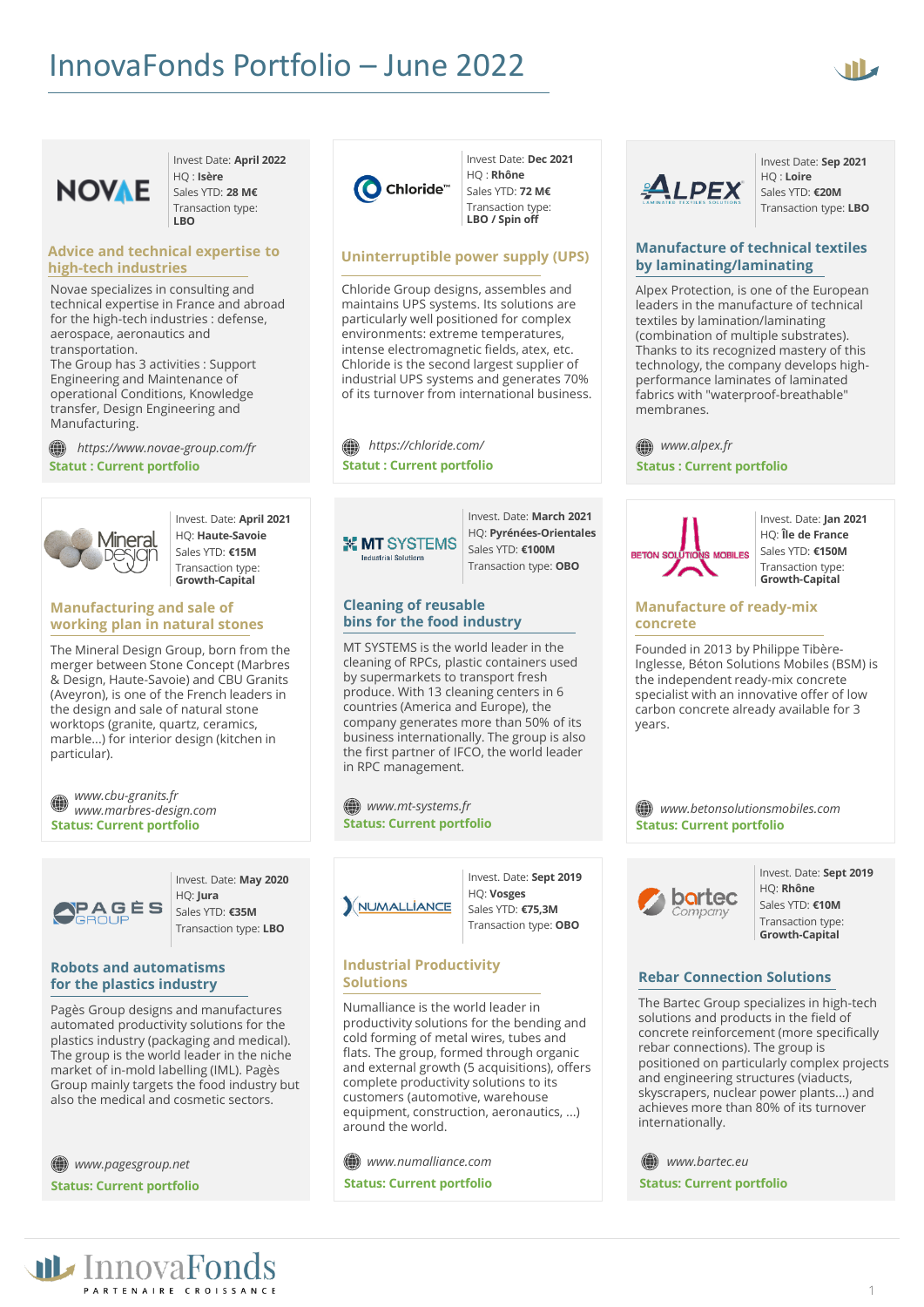# InnovaFonds Portfolio – June 2022



Invest. Date: **Sept 2018**

HQ: **Rhône** Sales YTD: **€10M** Transaction type: **Growth-Capital**



Invest. Date: Jun 2019 HO: Île de France Sales YTD: €20M Transaction type: Growth-Capital

## **Critical Connectors for the Railway Industry**

RAIL INDUSTRIES is a French group that designs and manufactures components and systems for critical applications such as railway signaling and aeronautics.



Invest. Date: **Sept 2018** HQ: **Ain** Sales YTD: **€85M** Transaction type: **LBO**

#### **Industrial Packaging and Logistics**

SPI Group specializes in custom industrial packaging and logistics, mainly for major food companies.

(∰) www.snic-rail.fr **Status: Current portfolio** 



Invest. Date: **Sept 2018** HQ: **Isère** Sales YTD: **€10M** Transaction type: **Spin off**

## **Decontamination and Ultracleaning**

ECP specializes in the decontamination and the "ultra-clean" cleaning of components in clean rooms for the pharmaceutical, medical and industrial sectors.

*www.ecp-entegris.com* **Status: Current portfolio**



Invest. Date: **Nov 2015** HQ: **Val-d'Oise** Sales YTD: **€20M** Transaction type: **LBO**

## **Sound and Light Products**

Lotronic is a major European supplier of sound & light products. The company distributes its products through three main channels: specialist retailers, specialized superstores and the Internet. Lotronic differentiates itself from its competitors by offering a wide range of products and a unique price/quality ratio.

*www.lotronic.net* **Status: Current portfolio** **Status: Current portfolio**

*www.spiservices.fr*

Invest. Date: **Feb 2018** HQ: **Drôme** *AIGROUPE CAN* Sales YTD: **€75M** Transaction type: **Growth-Capital**

# **Difficult Access Work**

CAN Group specializes in difficult access and rope access works. It intervenes as well within the framework of major public works sites, as in the fields of industry, asbestos removal, maritime, river or underwater works.

*www.can.fr* **Status: Current portfolio**



Invest. Date: **Jul 2017** HQ: **Yvelines** Sales YTD: **€28M** Transaction type: **LBO**

#### **Portable Scientific Analysis Instruments**

Leader in the building market (65% of its activity), Physitek Devices offers a complete range of lead in paint analyzers. The group also addresses the metallurgical and pharmaceutical industry, laboratories, as well as the security/defense market (customs, police, etc.).

*www.physitek.fr* **Status: Sold**

SPC Group designs and manufactures high-precision dosing and filling pumps and needles. The company targets pharmaceutical laboratories and pharmaceutical equipment manufacturers.

SPC

**Pumps**

**Dosing-filling Needles and** 

*www.spc.fr*  **Status: Current portfolio**



Invest. Date: **May 2014** HQ: **Indre-et-Loire** Sales YTD: **€43M** Transaction type: **LBO**

#### **Home Automation and Electrical Equipment**

Founded in 2014 as a spin-off of HF Company Group, Smart Home Intl. designs and distributes solutions and connected equipment for individuals and professionals. Leader in the French DIY segment, the company offers a wide range of products through 4 brands (Avidsen, Extel, Thomson and Philips).

*www.smarthome.com* **Status: Current portfolio**



Invest. Date: **Dec 2015** HQ: **Val-d'Oise** Sales YTD: **€11M** Transaction type: **LBO**

# **Metrology Equipment**

JRI manufactures and distributes measuring and recording equipment for physical quantities (temperature, humidity, pressure). JRI mainly addresses the health and agri-food sectors. The company also offers a full range of metrology services.

*www.jri.fr* **Status: Sold**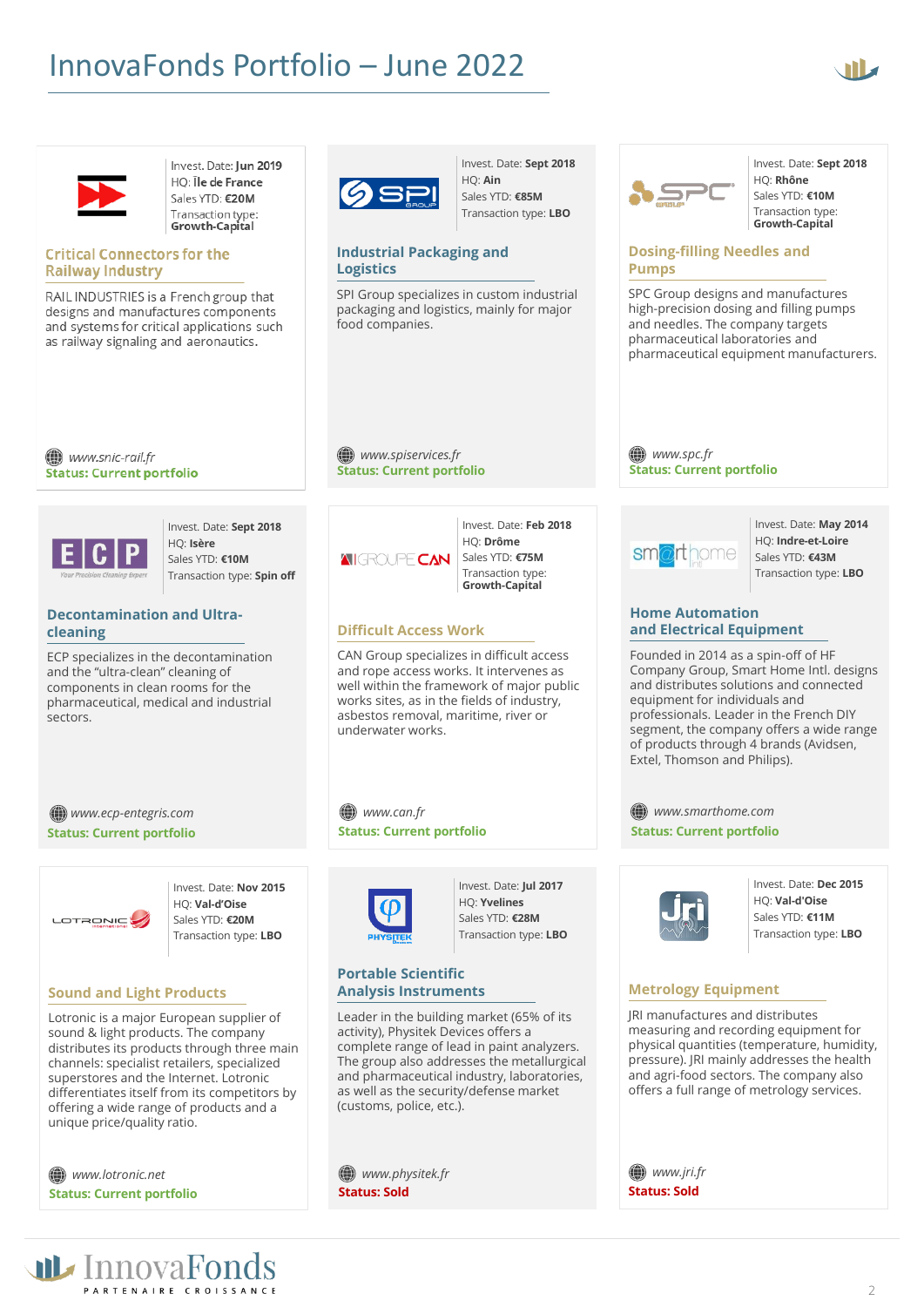



Invest. Date: **Jun 2014** HQ: **Isère** Sales YTD: **€86M** Transaction type:

**Growth-Capital**

#### **Industrial Heat Treatment Furnaces**

Founded in 1928, the ECM Group designs, manufactures and distributes industrial heat treatment furnaces. ECM has distinguished itself with its low-pressure furnaces, a patented technology used in the automotive and aeronautics industries that improves the quality of machined parts.

*www.ecm-fours-industriels.fr*

**Status: Sold**



Invest. Date: **May 2012** HQ: **Eure** Sales YTD: **€15M** Transaction type: **Growth-Capital**

# **Imaging and Electronics Equipment**

Altix designs and manufactures machines (automatic or semi-automatic) that produce printed circuit boards. Altix also addresses the photovoltaic and metal industries (Metal Etching) and the touch screen segment. The company is mainly positioned on the export market (95%), particularly in Asia.

*www.ecp-entegris.com* **Status: Sold**



HQ: **Isère** Sales YTD: **€3,2M** Transaction type: **Growth-Capital**

Invest. Date: **Dec 2013**

#### **Air Quality Analysis and Measurement**

NEC-K brings together all the skills and know-how in the field of indoor and outdoor air quality. The group has a laboratory specialized in air analysis services. NEC-K also manufactures connected sensors dedicated to the measurement and monitoring of air quality in real time.

|                     | ()) www.tera-environnement.com |
|---------------------|--------------------------------|
| <b>Status: Sold</b> |                                |



Invest. Date: **Apr 2012** HQ: **Rhône** Sales YTD: **€5M** Transaction type: **Growth-Capital**

# **IP Telephony Solutions**

Avencall is a business expert in the field of IP telephony and unified communications. The company has developed a call center solution that is fully interoperable with the other bricks of the information system and enables customer relationship development.

*www.xivo.solutions* **Status: Sold**



Invest. Date: **Jul 2013** HQ: **Hauts-de-Seine** Sales YTD: **€94M** Transaction type: **Growth-Capital**

# **Printed Circuit Board Supplier**

Founded in 1999, Icape is an international supplier of printed circuit boards and technical parts on plan. The company gathers a staff of 285 employees. Icape has established a genuine relationship of trust with its Chinese suppliers, thanks to a vast network of 75 strategic Asian partners and its local presence (service and purchasing office).

*www.icape-group.com*

**Status: Sold**



Invest. Date: **Apr 2011** HQ: **Isère** Sales YTD: **€20M** Transaction type: **Growth-Capital**

# **On-board Electronics**

The Ecrin Systems group specializes in industrial computing and embedded electronics (design, manufacturing, integration and services). Its customers are industrial groups, defense, aeronautics and machine manufacturers.

*www.ecrin.com* **Status: Sold**